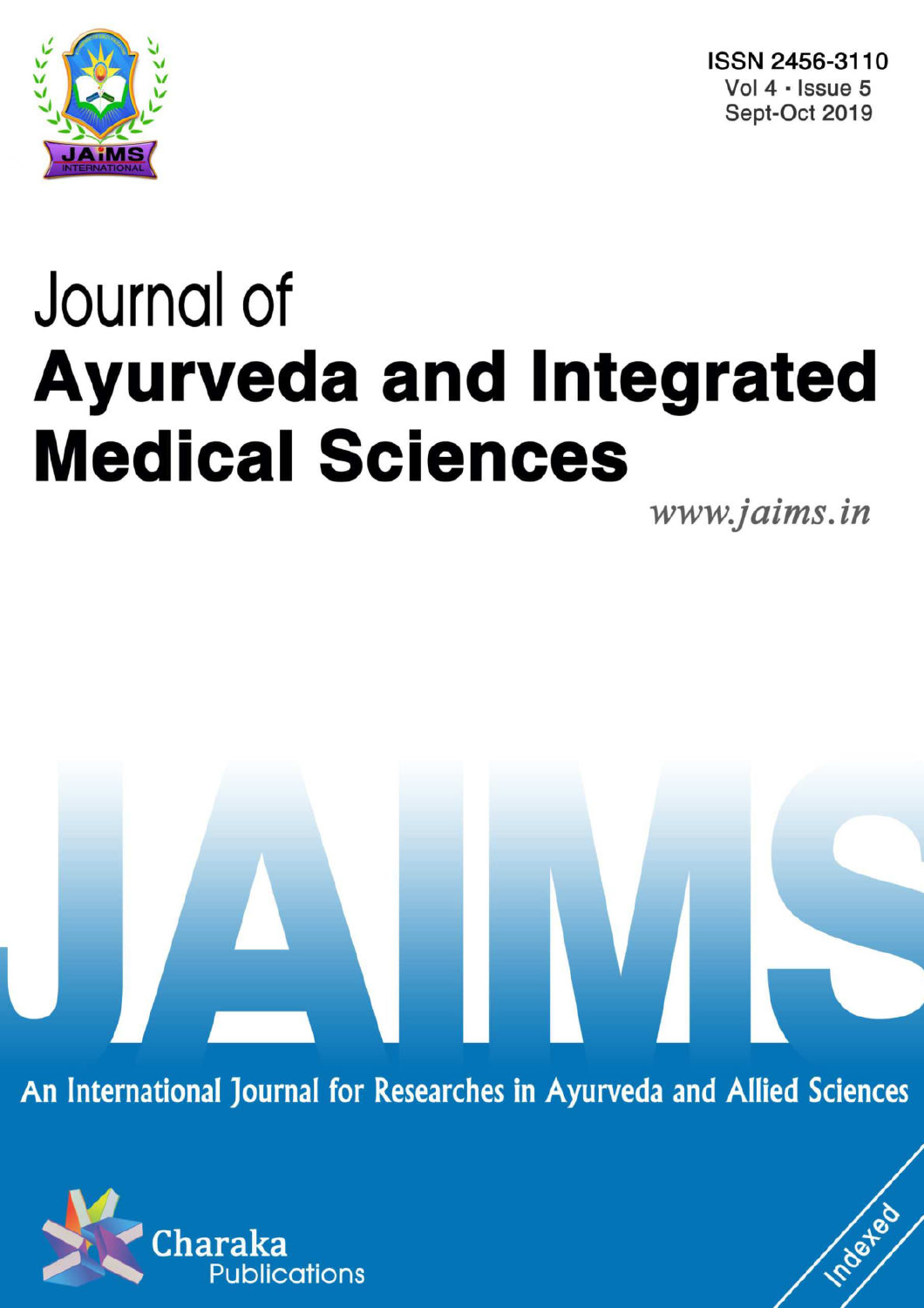

Journal of **Ayurveda and Integrated Medical Sciences** 

## **ORIGINAL ARTICLE** Sept-Oct 2019

# **A comparative clinical study on the effect of** *Saptacchada Pratisaraniya Kshara* **and** *Apamarga Pratisaraniya Kshara* **in the management of** *Arshas* **(Internal Haemorrhoids)**

**Swarup Majumder<sup>1</sup> , N. B. Mashetti<sup>2</sup>**

*1 Post Graduate Scholar, <sup>2</sup> Professor and HOD, Department of Shalyatantra, BLDEA's AVS Ayurveda Mahavidyalaya, Vijayapura, INDIA.* 

# A B S T R A C T

*Arshas* are one of the most common diseases occurring in ano-rectal region*. Sushruta* mentioned *Kshara Karma* prior to *Agni* and *Shastra Karma* as treatment modalities for *Arshas.***[1]** The disease that can't be cured by any other medicine or in subjects where surgery is not possible this parasurgical procedure of *Kshara Karma* is effective. The study was conducted in the OPD and IPD of B.L.D.E.A's A.V.S Ayurveda Mahavidyalaya and Hospital. 40 patients of *Arshas* were selected from the OPD and IPD of the aforesaid institution and randomly assigned into two groups namely A and B. Subjects under Group A were treated with *Saptacchada Pratisaraniya Kshara Karma*, while Group B were treated by *Apamarga Pratisaraniya Kshara Karma*. The study showed that Group A and Group B are equally effective. The treatment modalities of *Saptacchada Pratisaraniya Kshara Karma* and *Apamarga Pratisaraniya Kshara Karma* are equally efficacious in treating *Arshas*.

**Key words:** *Arshas, Haemorrhoids, Kshara, Pratisaraniya Karma, Apamarga Pratisaraniya Kshara, Saptacchada Pratisaraniya Kshara.*

#### **INTRODUCTION**

*Arshas* is one of the most common ano-rectal disorders. The references are available since *Vedic* period. In *Rigveda* and *Atharvaveda***[2]** the disease explained *Durnama* can be appraised as *Arsha*. In *Shuklayajurveda*, there is information of *Oshadhidravya* for treating *Arsha*. Among the *Brihatrayees Sushruta* and *Vagbhata* mentions it under *Ashtamahagada.***[3]** This shows the heaviness of this disease. As per Ayurveda the disease comes

#### **Address for correspondence: Dr. Swarup Majumder**

Post Graduate Scholar, Department of Shalyatantra, BLDEA's AVS Ayurveda Mahavidyalaya, Vijayapura, INDIA. **E-mail:** swarupmajumderayurveda@gmail.com

| Submission Date: 17/09/2019       |                       | Accepted Date: 25/10/2019 |
|-----------------------------------|-----------------------|---------------------------|
| <b>Access this article online</b> |                       |                           |
| <b>Quick Response Code</b>        |                       |                           |
|                                   | Website: www.jaims.in |                           |
|                                   |                       | DOI: 10.21760/jaims.4.5.3 |

under the heading of *Mahagadas* as it is: *Dirghakalanubandhi*, *Dushchikitsya* in nature, *Tridoshaja* and involves the *Marma*. *Arsha* occurs in *Gudabhaga*, which is undoubtedly a *Marma*, and it is well known forits chronicity and difficult to treat. **[4]**

The *Arshas* in modern aspect can be compared with Piles or Haemorrhoids. Haemorrhoid is a Greek word derived from two word "Haem" = Blood, "Rhoos" = flow, means that blood flows and an others name is Pile. "Pile" is a Latin word derived from "Pila" denotes the "ball". So it seems to be 'ball like structure'. Haemorrhoids are varicosity of the plexus of rectal veins lying under mucosa. Due to various etiological factors the haemorrhoidalvenous plexuses get constricted and after sometimes they get elongated due to pressure exerted on them resulting in the formation of haemorrhoids at different positions in the ano-rectal region.**[5]**

Such haemorrhoids are internal and external to the anal orifice. The external haemorrhoids are covered by skin, while the internal haemorrhoids are covered by mucous membrane. When the two types of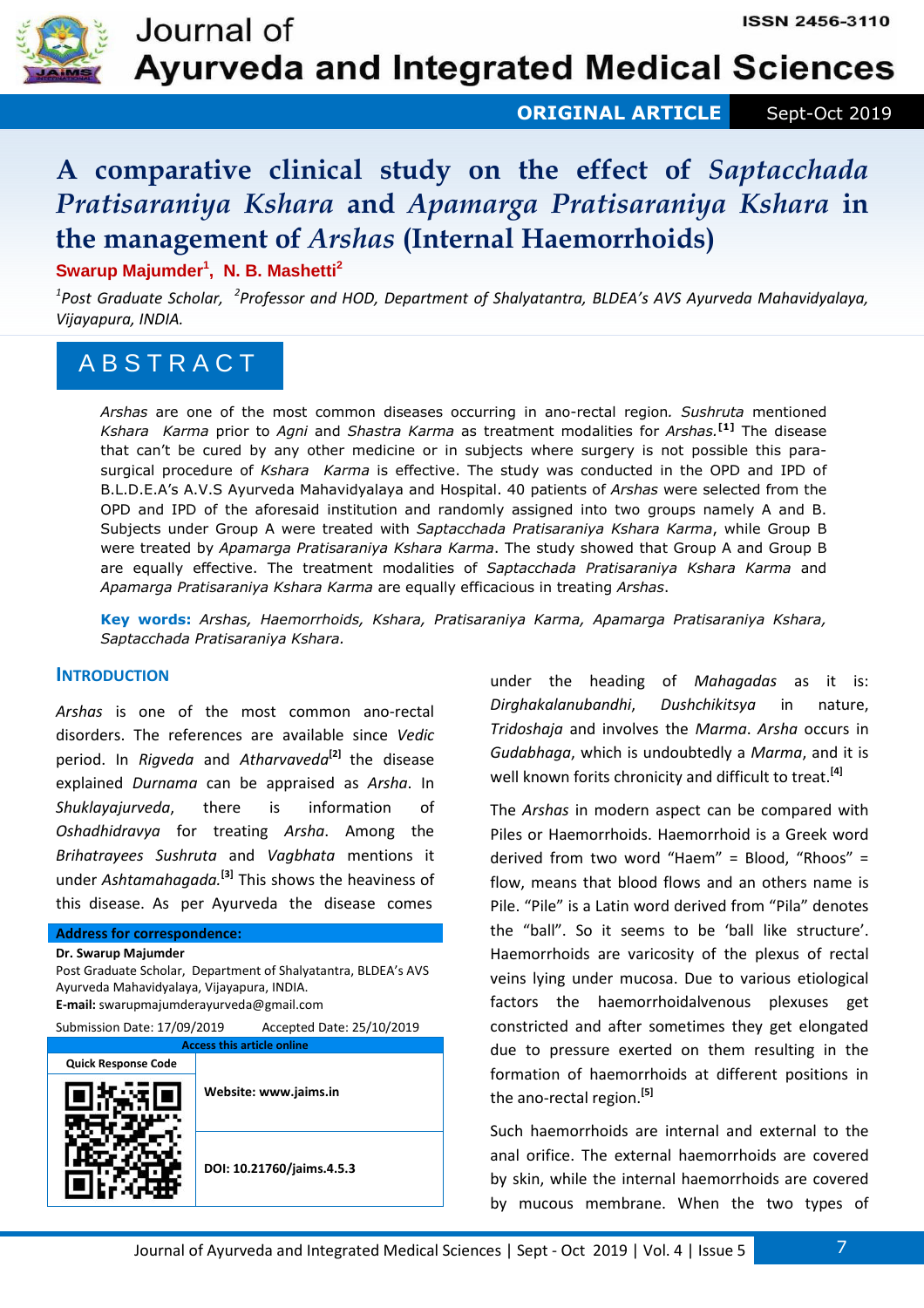*Swarup Majumder et al. A comparative clinical study in the management of Arshas (Internal Haemorrhoids)*

## **ISSN: 2456-3110 CONSERVERTIGE Sept-Oct 2019**

haemorrhoids are associated with each other they are known as intero-external haemorrhoids. The incidence of piles apparently increases with age and it seems likely that at least 50% of people over the age of 50 years have some symptoms related to piles.**[6]** The irregular food habit modern life styles of man also added to the increase in therate of incidence of *Arshas*.

Even the WHO has started celebrating the  $20<sup>th</sup>$ November of every year as "WORLD PILES DAY" which clearly indicates the prevalence of this disease all over the world and tremendous physical and mental agony as result of this disease. As far as modern modalities of treatment are concerned, the conservative treatment of haemorrhoids consist, use of laxative and high residual diet. But there are limitations and no radical cure by medicines as the mass is formed enough which needs some surgical intervention for medical cure. Surgical intervention method includes Sclerotherapy, Rubber Band ligation, Infrared photocoagulation, Laser therapy, Lord's anal dilatation, Haemorrhoidectomy, Cryo-Surgery, Transandhaemorrhoidal artery ligation, DGHAL (Doppler Guided Haemorrhoidal Artery Ligation) and Stapled haemorrhoidectomy, which are in practice.

According to *Sushruta*, the *Doshas* due to their aggravating factors, dislodges from their normal seats (along or combined with other including the *Rakta*), and reaches the *Maladwara* (*Marga*) in *Pradhana Dhamani* and causes the vitiation of *Gudavalis* resulting in the production of *Mamsankura* especially in *Mandagni* persons. Irritation of *Guda* by *Kashta*, *Upala*, *Loshta*, *Vastra* and *Sheetrodaka Sparsha* leads to further aggravation of *Arshas.***[6]** Ayurveda propounded a comprehensive *Chikitsa* for *Arshas* includes medical, surgical as well as para-surgical treatments as prevailing today. *Sushruta* as mentioned in "*Ashtavidha Shastra Karmeeya Adhyaya*" about the *Chedhana* and *Lekhana Karma* of the *Arsha,***[7]** and effect of *Kshara* replaces *Shastra Karma* as it does the *Chedhana*, *Bhedhana* and *Lekhana Karma*. *Saptacchada* is one among the *Vanaspatya Dravya* which is easily available, mentioned in "*Ksharakalpavidhi Adhyaya*" of *Sushruta*  *Samhita* and to overcome the lacunas mentioned in the Allopathic system of medicine, management of *Arshas* by *Kshara Karma* treatment was considered as an ideal option. Hence *Saptacchada Pratisaraniya Kshara* in the management of *Arshas* with special reference to the internal haemorrhoids was taken for the study.

### **MATERIALS AND METHODS**

Totally 40 patients of internal haemorrhoid had been selected for the study and those are divided into two groups, Group A - 20 patients and Group B - 20 patients.

Complete history and clinical evaluation of all the patients had been recorded in a specially designed Performa which included both *Ayurvedic* and modern methods of examinations.

Subjective and objective parameters were used to assess the clinical response in both groups. The patient were assessed on before treatment (1st day), on 7th day, on 14th day on 21st day after the treatment.

Group A - *Saptacchada Pratisaraniya Kshara.***[8]**

Group B - *Apamarga Pratisaraniya Kshara.***[9]** 

#### **Preparation of** *Saptacchada* **and** *Apamarga Kshara*

- a. Firstly collected the *panchangas* of *Saptacchada*  and *Apamarga (*each 10kg) and then allow it to dry, later the dried plants was burn into ashes and allow itself cool.
- b. Then collect the whole ash  $(1kg + 1kg)$  and it is mixed with 6 parts of water (for in each *Bhasma*), stir it well and allow to settled one night.
- c. Then it was filtered by using the double folded cloth for 21 times and the residue was thrown out. The obtained filtrate which resembles the colour of *Gomutra* should be heated on low flame.**[10]**
- d. Allow the content to reduce it half then about 1/3 of *Ksharajala* should betaken out of the vessel.
- e. Then heat the 100gm *Shukti* till it become red hot and mix it with 1/3 *Ksharajala* till it dissolves completely.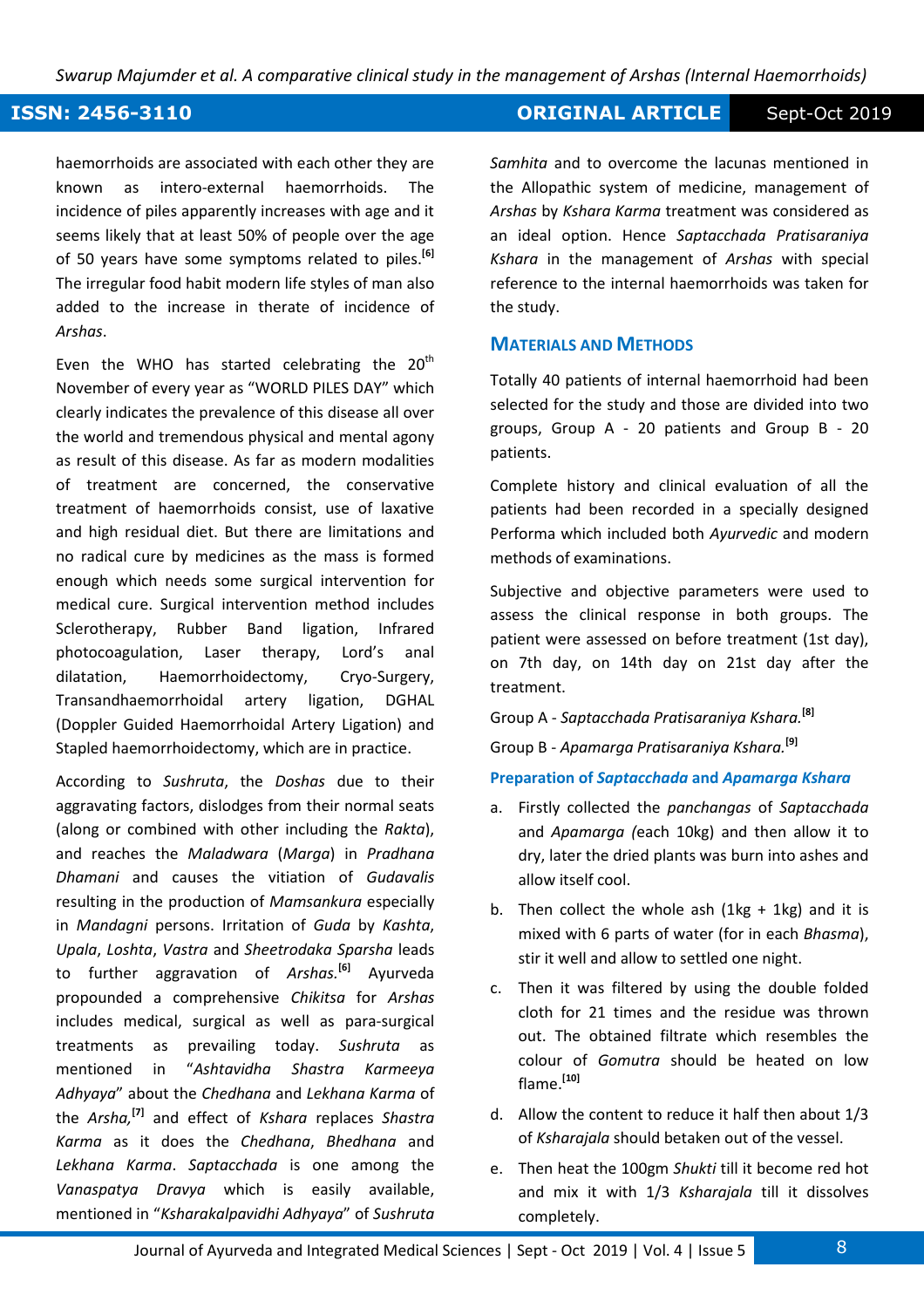*Swarup Majumder et al. A comparative clinical study in the management of Arshas (Internal Haemorrhoids)*

# **ISSN: 2456-3110 CONSERVERTIGE Sept-Oct 2019**

- f. Add the dissolved *Shukti* to boiling *Ksharajala* and allow it to boil till the content attains the consistency as described by *Sushruta (*not too liquid or not to solid).
- g. Finally add 10 gm of *Chitraka Moolakalka* to the *Kshara.*
- h. Removed it from the fair and transferred into separate container with lid and store it for use.

#### **Inclusive criteria**

- Patients of classical symptoms of *Arsha* were taken.
- 20-50 years of age group.

#### **Exclusive criteria**

- External thrombosed pile mass.
- Patient having systemic pathology malignancy, HIV, HBV, Piles with Ulcerative colitis, Cirrhosis of liver and Diabetes mellitus.
- $\blacksquare$  4<sup>th</sup> degree pile mass where surgery is necessary.

#### **OBSERVATION AND RESULTS**

#### **Effect on Pain**

In Group A, before treatment, pain was varies in patients. On 7th day it reduces to 5.77%, next 14th day it reduces to 37.28%, on 21st day it reduces to 54.23%, lastly 28th day pain is 100% cured. In Group B, before treatment, pain was varies in patients. On 7<sup>th</sup> day it reduces to 27.5%, next 14th day it reduces to 55.17%, on 21st day it reduces to 86.0%, lastly  $28^{th}$ day pain is 100% cured.

#### **Effect on Constipation**

In Group A, before treatment, constipation was varies in patients. On 7th day it reduces to 18.96 %, next  $14<sup>th</sup>$ day it reduces to 41.37%, on  $21<sup>st</sup>$  day it reduces to 65.5%, lastly  $28<sup>th</sup>$  day pain is 100% cured. In Group B, before treatment, constipation was varies in patients. On  $7<sup>th</sup>$  day it reduces to 20.40%, next  $14<sup>th</sup>$  day it reduces to 48.97%, on  $21<sup>st</sup>$  day it reduces to 85.71%. lastly  $28<sup>th</sup>$  day pain is 100% cured.

#### **Effect on Bleeding**

In Group A, before treatment, bleeding was varies in patients. On 7th day it reduces to 23.63%, next  $14<sup>th</sup>$  day it reduces to 56.36%, on  $21<sup>st</sup>$  day it reduces to 83.63%, lastly  $28<sup>th</sup>$  day pain is 100% cured. In Group B, before treatment, bleeding was varies in patients. On  $7<sup>th</sup>$  day it reduces to 26.8%, next 14<sup>th</sup> day it reduces to 57.14%, on  $21^{\text{st}}$  day it reduces to 93.87%, lastly  $28^{\text{th}}$ day pain is 100% cured.

#### **Effect on size of the pile mass**

In Group A, before treatment, the pile mass size was varies in patients. On  $7<sup>th</sup>$  day it reduces to 6.77%, next 14<sup>th</sup> day it reduces to 33.28%, on 21st day it reduces to 62.71%, lastly  $28<sup>th</sup>$  day pain is 100% cured.

In Group B, before treatment, the pile mass size was varies in patients. On  $7<sup>th</sup>$  day it reduces to 21.05%, next  $14<sup>th</sup>$  day it reduces to 50.87%, on  $21<sup>st</sup>$  day it reduces to 80.70%, lastly  $28<sup>th</sup>$  day pain is 100% cured.

#### **Effect on discharge**

In Group A, before treatment, discharge was varies in patients. On  $7<sup>th</sup>$  day it reduces to 29.09%, next  $14<sup>th</sup>$ day it reduces to 45.45%, on  $21<sup>st</sup>$  day it reduces to 78.23%, lastly 28<sup>th</sup> day pain is 100% cured. In Group B, before treatment, discharge was varies in patients. On  $7<sup>th</sup>$  day it reduces to 17.02%, next 14<sup>th</sup> day it reduces to 55.31%, on 21 $^{\rm st}$  day it reduces to 93.61%, lastly 28<sup>th</sup> day pain is 100% cured.

#### **Effect on Colour**

In Group A, before treatment, colour was varies in patients. On 7th day it reduces to 28.07%, next  $14<sup>th</sup>$ day it reduces to 52.63%, on 21st day it reduces to 84.21%, lastly 28th day pain is 100% cured. In Group B, before treatment, colour was varies in patients. On 7th day it reduces to 26.66%, next 14th day it reduces to 62.22%, on 21st day it reduces to results is 100% and Group B overall results is 100%. This study is an equivalent study 97.77%, lastly 28th day pain is 100% cured.

#### **Results of Group A**

The percentage of improvement in Group A on pain is 100%, Constipation is 100%, Bleeding 100%, Size of the pile mass is 100%, Discharge is 100% and Colour is 100%.